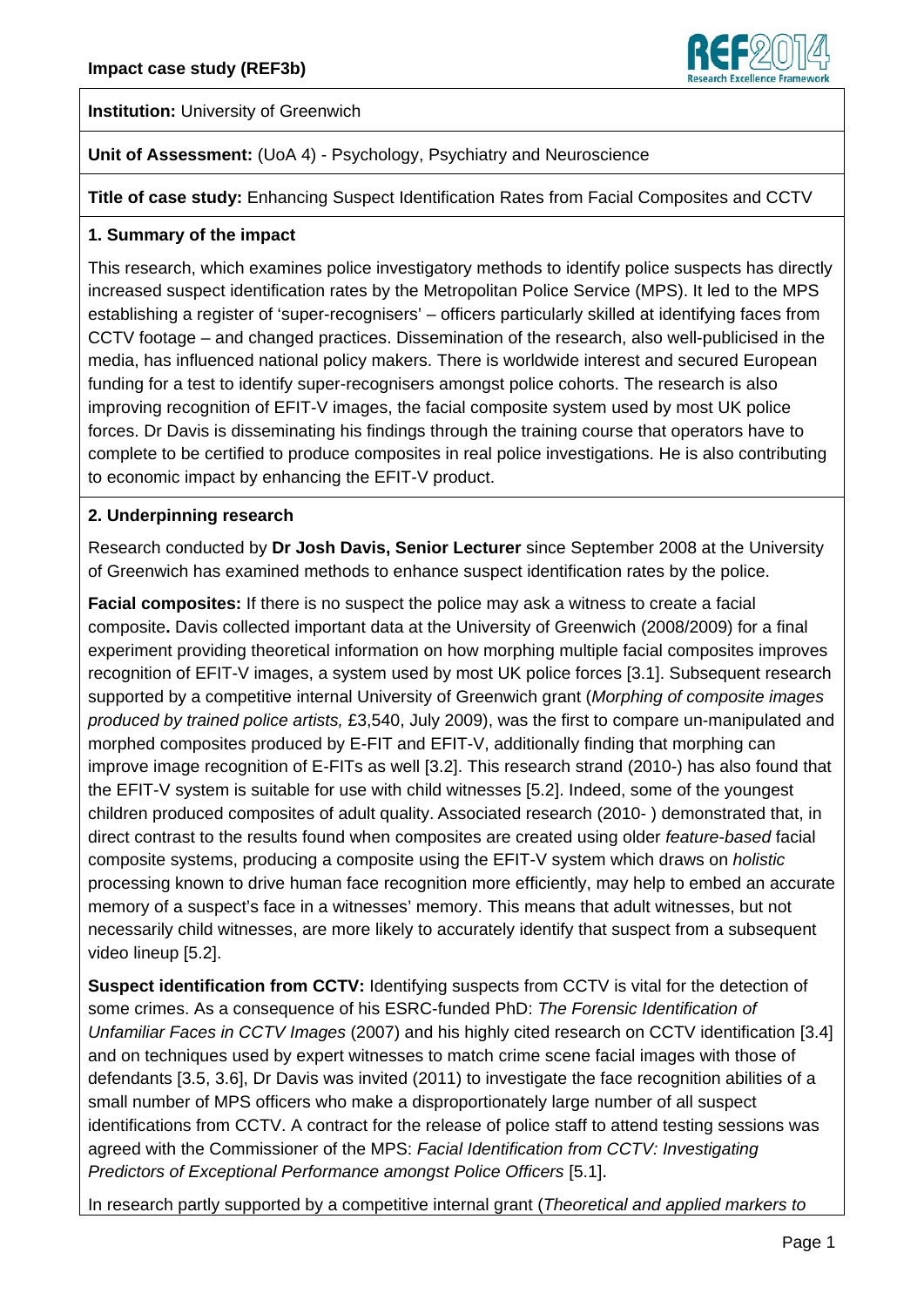

*measure holistic face recognition ability,* £5,000, July 2011), Davis tested 21 officers who had identified over 600 suspects in 2011-2012 on their familiar and unfamiliar facial recognition and visual memory ability [3.3]. The officers' performance in these tests was compared to 104 controls drawn from the general public. Some officers performed within the top two percentiles at face recognition, meeting the criteria of a 'super-recogniser' established by researchers at Harvard University, USA. These super-recognisers were also better at recognising moving images than controls, suggesting that it would be advantageous for CCTV video footage to be displayed on 'wanted' websites. However, the super-recogniser sample did not possess exceptional visual memory ability as measured by other tests, suggesting that their enhanced skills are face-specific.

There are over 30,000 officers in the Metropolitan Police and at least another 100,000 across the UK. The research data supports proposals that face recognition ability is normally distributed and if so, there may be up to 600 super-recogniser police officers in London alone, with another 2,000 distributed across the country. There are many other security roles in the country that might benefit from such individuals, eg passport control. This research is ongoing with another group of potential super-recogniser officers from the Metropolitan Police due to be tested in November 2013 [5.1].

**3. References to the research** (REF1 submitted staff in **bold**, \*\*REF2 Output)

- \*\*3.1 Valentine, T., **Davis, J. P**., Thorner, K., Solomon, C., & Gibson, S. (2010). Evolving and combining facial composites: Between-witness and within-witness morphs compared. *Journal of Experimental Psychology: Applied*, *16*(1), 72–86. http://dx.doi.org/10.1037/a0018801. (http://www.ncbi.nlm.nih.gov/pubmed/20350045)
- 3.2 **Davis, J.P.**, Sulley, L. Solomon, C. & Gibson, S. (2010). A Comparison of Individual and Morphed Facial Composites Created Using Different Systems. In G. Howells, K. Sirlantzis, A. Stoica, T. Huntsberger and A.T. Arslan (Eds.), *2010 IEEE International Conference on Emerging Security Technologies* (p. 56 – 60). http://dx.doi.org/10.1109/EST.2010.29 (http://www.computer.org/csdl/proceedings/est/2010/4175/00/4175a056-abs.html)
- 3.3 **Davis, J.P.**, Lander, K., & Jansari, A. (2013). I never forget a face. *The Psychologist*, *26(10)*, 726- 729.

(http://www.thepsychologist.org.uk/archive/archive\_home.cfm?volumeID=26&editionID=231&Article ID=2347)

- \*\*3.4 **Davis***,* **J.** & Valentine, T. (*2009*). CCTV on trial: Matching video images with the defendant in the dock. *Applied Cognitive Psychology, 23*, 482-505. http://dx.doi.org/10.1002/acp.1490
- 3.5 **Davis, J.P.**, Valentine, T., & Davis, R.E. (2010). Facial comparison of photographic images taken from full-face and profile viewpoints. *Forensic Science International, 200*, 165-176. http://dx.doi.org/10.1016/j.forsciint.2010.04.012

3.6 **Davis, J.P.**, Valentine, T., & Wilkinson, C. (2012). Facial Image Comparison. In C. Wilkinson, & C. Rynn (Eds.), *Craniofacial Identification* (pp. 136-153). Cambridge: Cambridge University Press. (http://www.cambridge.org/us/academic/subjects/life-sciences/biological-anthropology-andprimatology/craniofacial-identification)

# **4. Details of the impact**

# **Suspect identification from CCTV research**

Dr Davis's research on the super-recogniser abilities of some police officers has had a direct impact on police practices in the Metropolitan Police Service (MPS), and this has increased the number of suspects identified from CCTV from 50 to 150 per week [5.1].

The MPS established a register of officers with high levels of face recognition ability in 2012, once Dr Davis had empirically confirmed the abilities of the super-recognisers. The officers were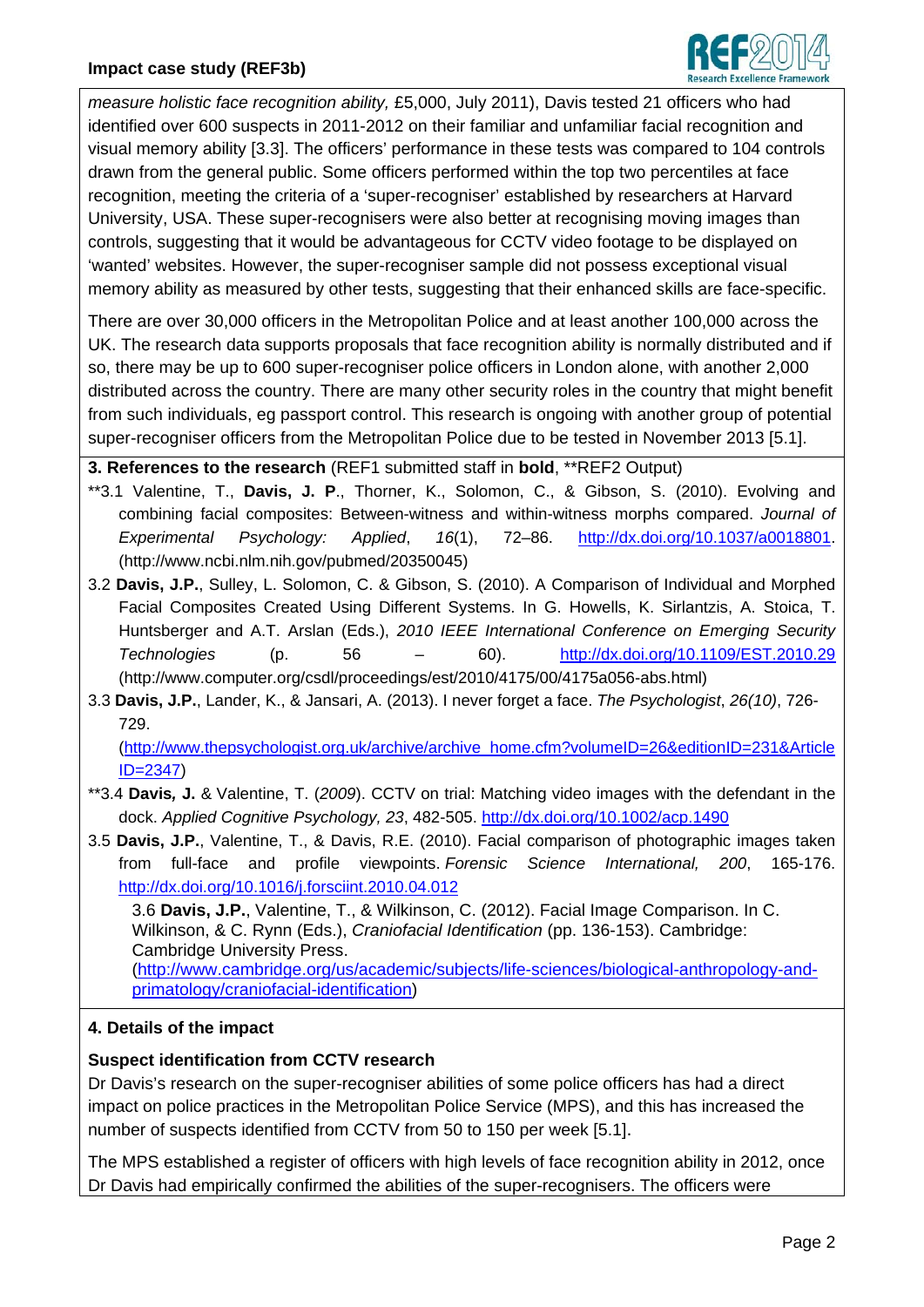

geographically distributed across all boroughs. As of October 2013 this register contained over 200 officers [5.1].

A secondary factor driving these changes was the high media profile of the research, as many of the officers tested by Davis had also identified a substantial proportion of the London rioters in August 2011. Indeed, CCTV evidence was the primary evidence in many of the investigations. Some of the super-recogniser police officers who participated in the research were featured in the same media pieces as Davis [5.5-5.10]. These included television interviews on ITN's *London News* (28 February 2012), BBC1's *Crimewatch Roadshow* (29 June 2012), *Planetopia* (Germany; 23 July 2012 [5.10]), BBC1's prime time magazine programme - *The One Show* (9 April 2013 [5.9]), and ITV's *This Morning* (26 September 2013), on radio (*Radio Slovenija*, 12 January 2013), as well as for articles in *The Sunday Times* (20 November 2011), *New Scientist* (18 September 2012), *The Sunday Telegraph* (26 March 2013), *Science News* (USA; 7 September 2013 [5.5]), the *Associated Press* (Worldwide; 27 September 2013) and *CBS News* (USA; 27 September 2013).

As a result of the changes in practice, MPS super-recognisers on the register are the first to be provided with CCTV images of all serious crimes; of offenders in their locality or from areas of previous deployment; and of specific crime types if they match the officer's speciality. As over 70% of suspects confess in police interview when confronted by CCTV images [3.3], the research has also indirectly improved crime detection and sentencing rates.

As well as at international academic conferences, Davis has disseminated the research at training workshops for police officers specialising in identification, and lawyers, as part of their continuing professional practice (*National Identity Conference, London,* May 2012 [5.1]) and to the National Video and Voice Identification Strategy group (*NVVIS,* March 2013 [5.3]). This working party consists of representatives from the Home Office, the Association of Chief Police Officers (ACPO), the Crown Prosecution Service (CPS) and other scientific branches of the police and Home Office. Their remit is to decide on identification procedure policy in England and Wales. At the NVVIS meeting, Chief Inspector Mick Neville of the Metropolitan Police confirmed that the service was investigating the practicalities of displaying moving images on their 'Caught on Camera' wanted website, as Davis's research demonstrated that this would further improve the likelihood a suspect is identified [5.1]. Furthermore, the group, chaired by the Police Deputy Chief Constable of Warwickshire as the representative of ACPO, agreed that similar pilot schemes should be implemented in other England and Wales forces [5.3]. It was also agreed that the Home Office Centre for Applied Science and Technology (CAST) would assist Davis is his endeavours [5.3].

Dr Davis is currently in negotiations with the MPS to develop a super-recogniser **test** that could be used with all police officers, in particular recruits so that their abilities can be used as soon as they commence service. The funding for this test is coming from a successful grant application to the European Commission by the MPS and a number of European partners (*LASIE: Large Scale Information Exploitation of Forensic Data: LASIE; SEC-2013.1.6-1 no: 607480*) [5.1].

If these negotiations are successful there is likely to be a direct positive financial impact from offering such a test to police forces in these European countries. The work with the MPS has been highly internationally publicised [5.7-5.10] and some foreign police forces have contacted the MPS and Davis as to how they can identify and utilise super-recognisers in their own organisations (eg, in Australia, Abu Dhabi, Canada) [5.1].

# **Facial composite research**

The facial composite research has been submitted for publication and disseminated at international academic conferences and national practitioner **conferences** for police facial composite operators: *Identifying the Suspect: Improving Facial Composites Workshop, Leeds, January 2013; and E-FIT*